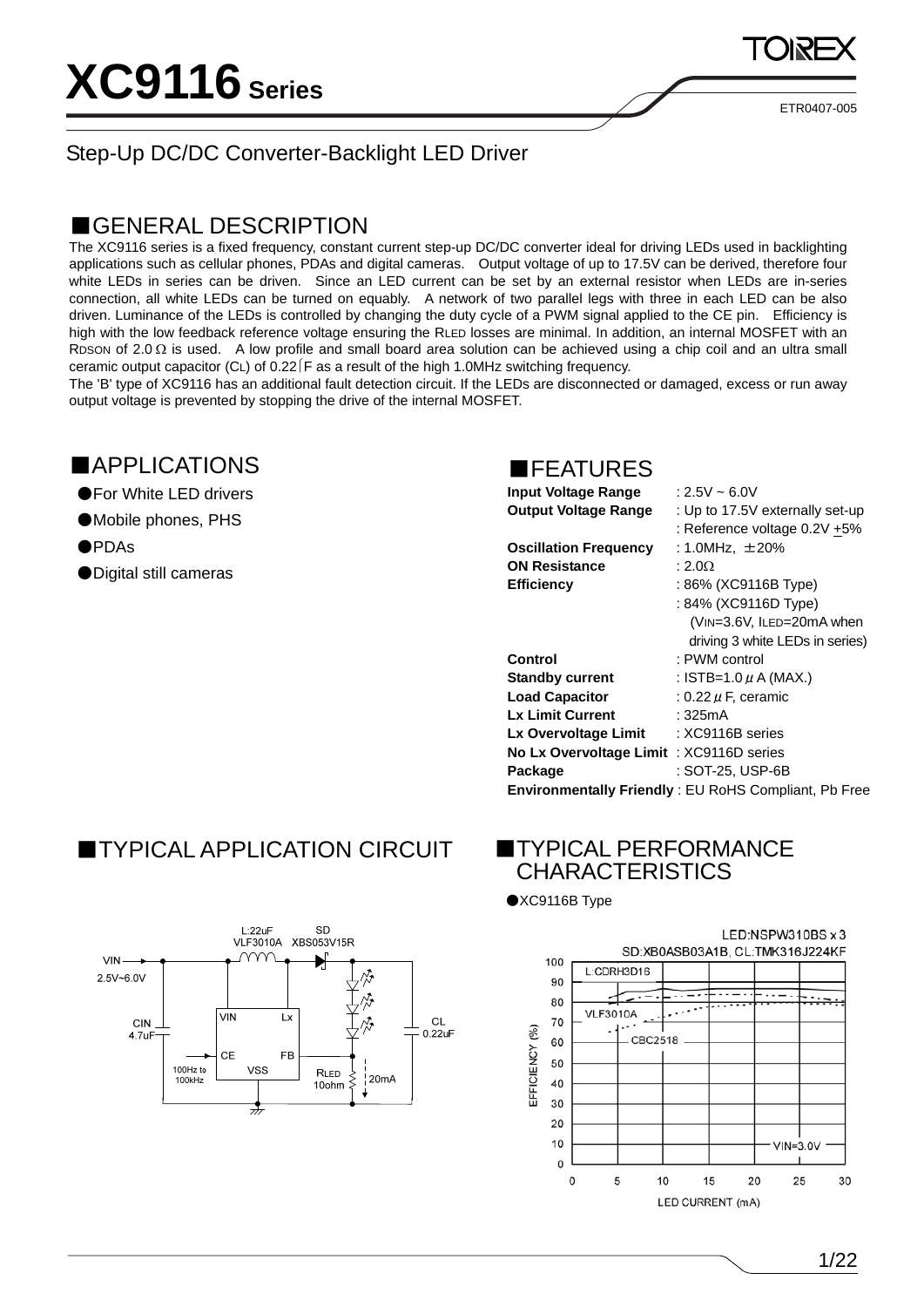## ■PIN CONFIGURATION





\*The dissipation pad of the USP-6B package should be left open. If the circuit needs to be connected to other pin, it should be connected to the Vss pin.

### SOT-25 (TOP VIEW) USP-6B (BOTTOM VIEW)

### ■PIN ASSIGNMENT

|        | <b>PIN NUMBER</b> | <b>PIN NAME</b>       | <b>FUNCTION</b>  |
|--------|-------------------|-----------------------|------------------|
| SOT-25 | USP-6B            |                       |                  |
|        |                   |                       | Switch           |
|        |                   | <b>Vss</b>            | Ground           |
|        |                   | FB                    | Voltage Feedback |
|        | 6                 | CЕ                    | Chip Enable      |
|        |                   | <b>V<sub>IN</sub></b> | Power Input      |
|        |                   | <b>NC</b>             | No Connection    |

### ■CE PIN FUNCTION

| CE PIN | <b>OPERATIONAL STATE</b> |
|--------|--------------------------|
|        | Operation                |
|        | Shut-down                |

## ■PRODUCT CLASSIFICATION

### ●Ordering Information

XC9116①②③④⑤⑥-⑦(\*1)

| <b>DESIGNATOR</b> | <b>DESCRIPTION</b>                      | <b>SYMBOL</b> | <b>DESCRIPTION</b> |
|-------------------|-----------------------------------------|---------------|--------------------|
| $^\circledR$      |                                         | B             | Available          |
|                   | Lx Overvoltage Limit                    | D             | Not available      |
| (2)3              | FB Voltage                              | 02            | 0.2V               |
| $\circled{4}$     | <b>Oscillation Frequency</b>            | Α             | 1MHz               |
|                   | Packages<br>Taping Type <sup>(*2)</sup> | MR            | SOT-25             |
| $$6-2$            |                                         | DR-G          | USP-6B             |
|                   |                                         | DR            | USP-6B             |

(\*1) The "-G" suffix indicates that the products are Halogen and Antimony free as well as being fully RoHS compliant.

(\*2) The device orientation is fixed in its embossed tape pocket. For reverse orientation, please contact your local Torex sales office or representative. (Standard orientation: ⑤R-⑦, Reverse orientation: ⑤L-⑦)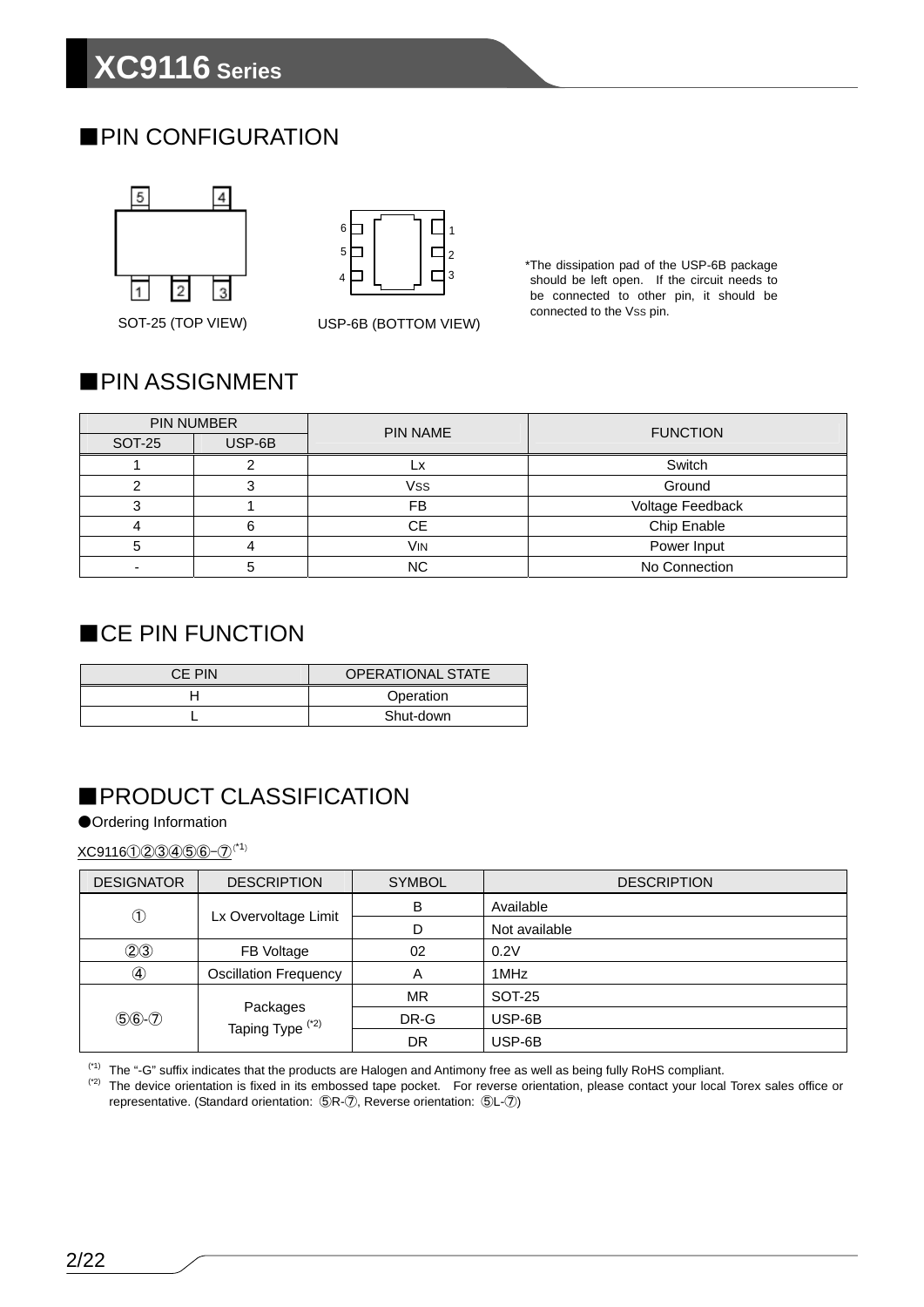### ■BLOCK DIAGRAMS

●XC9116B02A



### ●XC9116D02A



### $\blacksquare$  ABSOLUTE MAXIMUM RATINGS

| ADOULU I E MAAIMUM NATINGO         | Ta = $25^{\circ}$ C |               |                         |              |
|------------------------------------|---------------------|---------------|-------------------------|--------------|
| <b>PARAMETER</b>                   |                     | <b>SYMBOL</b> | <b>RATINGS</b>          | <b>UNITS</b> |
| VIN Pin Voltage                    |                     | VIN           | $VSS - 0.3 \sim 7.0$    | V            |
| Lx Pin Voltage                     |                     | <b>VLx</b>    | $V$ ss $-0.3 \sim 22.0$ | V            |
| FB Pin Voltage                     |                     | <b>VOUT</b>   | $VSS - 0.3 \sim 7.0$    | V            |
| CE Pin Voltage                     |                     | <b>VCE</b>    | $VSS - 0.3 \sim 7.0$    | V            |
| Lx Pin Current                     |                     | <b>ILx</b>    | 1000                    | mA           |
|                                    | SOT-25              | Pd            | 250                     | mW           |
| <b>Power Dissipation</b>           | USP-6B              |               | 120                     |              |
| <b>Operating Temperature Range</b> |                     | Topr          | $-40 - + 85$            | $^{\circ}$ C |
| Storage Temperature Range          |                     | Tstg          | $-55 - +125$            | $^{\circ}$ C |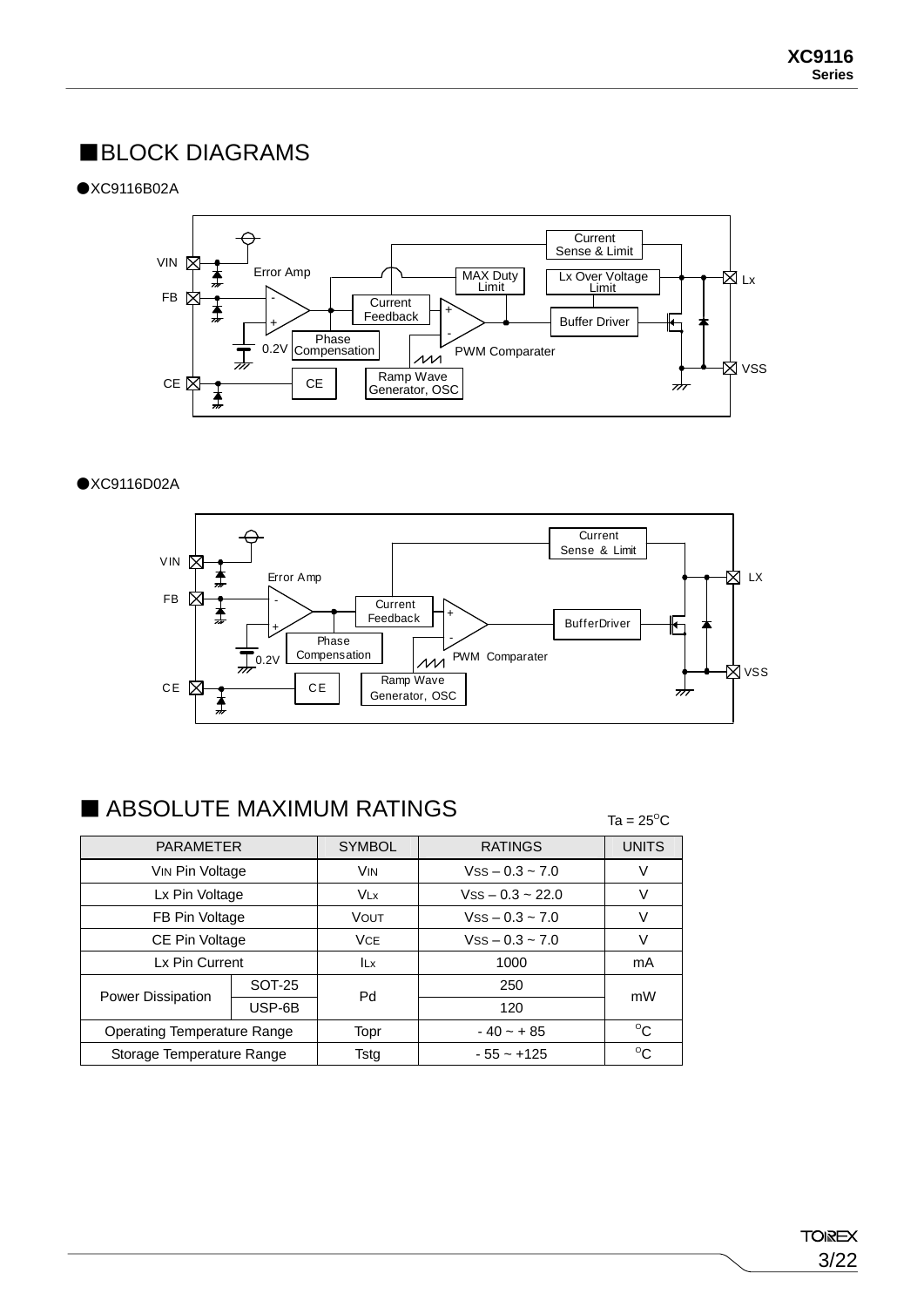## ■ELECTRICAL CHARACTERISTICS

| XC9116B02AMR                 |                       |                                                                        |                       |                          |               |            | Ta = $25^{\circ}$ C |
|------------------------------|-----------------------|------------------------------------------------------------------------|-----------------------|--------------------------|---------------|------------|---------------------|
| <b>PARAMETER</b>             | <b>SYMBOL</b>         | <b>CONDITIONS</b>                                                      | MIN.                  | TYP.                     | MAX.          | UNIT.      | <b>CIRCUIT</b>      |
| FB Control Voltage           | <b>VFB</b>            | FB                                                                     | 0.19                  | 0.20                     | 0.21          | V          | $\circled{1}$       |
| Output Voltage Range         | <b>VOUTSET</b>        |                                                                        | <b>V<sub>IN</sub></b> |                          | 17.5          | $\vee$     | $\circled{1}$       |
| Input Voltage Range          | <b>V<sub>IN</sub></b> |                                                                        | 2.5                   | $\blacksquare$           | 6.0           | $\vee$     | $\mathcal{D}$       |
| Supply Current 1             | IDD1                  |                                                                        | ٠                     | 450                      | 750           | μA         | $\circled{2}$       |
| <b>Supply Current 2</b>      | IDD2                  | VIN=Lx, VFB=0.4V                                                       |                       | 60                       | 140           | μA         | $\circled{3}$       |
| <b>Standby Current</b>       | Istb                  | $V_{CE} = 0V$ , $V_{LX} = 5.0V$                                        |                       | $\Omega$                 | 1.0           | μA         | $\circled{3}$       |
| <b>Oscillation Frequency</b> | $f_{\rm{OSC}}$        |                                                                        | 0.8                   | 1.0                      | 1.2           | <b>MHz</b> | $\circled{2}$       |
| Maximum Duty Cycle (*1)      | <b>MAXDTY</b>         |                                                                        | 86                    | 92                       | 98            | $\%$       | $\circled{2}$       |
| Efficiency (*2)              | <b>EFFI</b>           | When connected to ext.<br>components, $V_{IN}=3.6V$ , RLED=20 $\Omega$ |                       | 86                       | ۳             | $\%$       | $\circled{1}$       |
| <b>Current Limit</b>         | <b>ILIM</b>           | When connected to ext. components,<br>$VIN = 3.6V$                     | 225                   | 325                      | 425           | mA         | $\circled{4}$       |
| Lx Overvoltage Limit         | <b>VLxOVL</b>         | Voltage which Lx pin voltage holding<br>"H" level $V_{IN} \geq 2.5V$   | 18.0                  | 19.0                     | 22.0          | $\vee$     | $\circled{2}$       |
| Lx ON Resistance             | <b>RSWON</b>          | VIN=3.6V, VLx=0.4V                                                     | $\frac{1}{2}$         | 2.0                      | $\frac{1}{2}$ | Ω          | $\circled{2}$       |
| Lx Leakage Current           | <b>ILxL</b>           | Same as I <sub>STB</sub>                                               | $\blacksquare$        | $\Omega$                 | 1.0           | μA         | $\circled{3}$       |
| CE "High" Voltage            | <b>VCEH</b>           | CE applied voltage when Lx starts<br>oscillation                       | 0.65                  | $\overline{\phantom{a}}$ |               | $\vee$     | $\circled{2}$       |
| CE "Low" Voltage             | <b>VCEL</b>           | CE applied voltage which Lx pin<br>voltage holding "H" level           |                       |                          | 0.2           | $\vee$     | $\circled{2}$       |
| CE "High" Current            | <b>ICEH</b>           | Same as IDD <sub>2</sub>                                               | $-0.1$                | $\blacksquare$           | 0.1           | μA         | $\circled{3}$       |
| <b>CE "Low" Current</b>      | <b>ICEL</b>           | Same as I <sub>STB</sub>                                               | $-0.1$                | L,                       | 0.1           | μA         | $\circled{3}$       |
| FB "High" Current            | <b>IFBH</b>           | Same as IDD <sub>2</sub>                                               | $-0.1$                | $\overline{\phantom{a}}$ | 0.1           | μA         | $\circled{3}$       |
| FB "Low" Current             | <b>IFBL</b>           | Same as I <sub>STB</sub>                                               | $-0.1$                |                          | 0.1           | μA         | $\circled{3}$       |

Unless otherwise stated, VIN=3.0V, V<sub>CE</sub>=3.0V, V<sub>FB</sub>=0V, Vpull=5.0V

NOTE: \*1: The duty ratio is forcibly reduced when maximum duty cycle periods are repeated.

\*2 : LED : NSPW310BS x 3, EFFI = {[(output voltage) x (output current)] / [(input voltage) x (input current)]} x 100

| XC9116D02AMR                   |                       |                                                                  |                       |                          |      |               | Ta = 25 $^{\circ}$ C |
|--------------------------------|-----------------------|------------------------------------------------------------------|-----------------------|--------------------------|------|---------------|----------------------|
| <b>PARAMETER</b>               | <b>SYMBOL</b>         | <b>CONDITIONS</b>                                                | MIN.                  | TYP.                     | MAX. | <b>UNIT</b>   | <b>CIRCUIT</b>       |
| <b>FB Control Voltage</b>      | <b>VFB</b>            | <b>FB</b>                                                        | 0.19                  | 0.20                     | 0.21 | V             | $\circled{1}$        |
| Output Voltage Range           | <b>VOUTSET</b>        |                                                                  | <b>V<sub>IN</sub></b> | $\blacksquare$           | 19.5 | $\vee$        | $\circled{1}$        |
| Lx Operating<br>Voltage Range  | <b>VLx</b>            |                                                                  |                       | ٠                        | 20.0 | $\vee$        | $\circled{1}$        |
| <b>Operating Voltage Range</b> | <b>V<sub>IN</sub></b> |                                                                  | 2.5                   |                          | 6.0  | $\vee$        | $\circled{1}$        |
| Supply Current 1               | IDD <sub>1</sub>      |                                                                  |                       | 450                      | 750  | μA            | (2)                  |
| Supply Current 2               | IDD2                  | VIN=Lx, VFB=0.4V                                                 | $\blacksquare$        | 50                       | 120  | μA            | $\circled{3}$        |
| <b>Standby Current</b>         | Istb                  | VCE=0V, VLx=5V                                                   | $\blacksquare$        | 0                        | 1.0  | μA            | (3)                  |
| <b>Oscillation Frequency</b>   | fosc                  |                                                                  | 0.8                   | 1.0                      | 1.2  | <b>MHz</b>    | $^{\circledR}$       |
| Maximum Duty Cycle             | <b>MAXDTY</b>         |                                                                  | 86                    | 92                       | 98   | $\frac{0}{0}$ | (2)                  |
| Efficiency (*1)                | EFFI                  | When connected to ext.<br>components, VIN=3.6V, RLED=20 $\Omega$ |                       | 84                       |      | $\%$          | $\circled{1}$        |
| <b>Current Limit</b>           | <b>ILIM</b>           | When connected to ext. components,<br>$VIN = 3.6V$               | 225                   | 325                      | 425  | mA            | $\circledcirc$       |
| Lx ON Resistance               | <b>RSWON</b>          | VIN=3.6V, VLx=0.4V, Rpull=10 $\Omega$                            | $\blacksquare$        | 2.0                      | 3.6  | $\Omega$      | (2)                  |
| Lx Leakage Current             | <b>ILxL</b>           | Same as ISTB                                                     |                       | $\Omega$                 | 1.0  | μA            | $\circled{3}$        |
| CE "High" Voltage              | <b>VCEH</b>           | CE applied voltage when Lx starts<br>oscillation                 | 0.65                  |                          |      | $\vee$        | $\circled{2}$        |
| CE "Low" Voltage               | <b>VCEL</b>           | CE applied voltage which Lx pin<br>voltage holding "H" level     | $\blacksquare$        | $\overline{a}$           | 0.2  | V             | (2)                  |
| CE "High" Current              | <b>ICEH</b>           | Same as IDD <sub>2</sub>                                         | $-0.1$                | $\blacksquare$           | 0.1  | μA            | (3)                  |
| <b>CE "Low" Current</b>        | <b>ICEL</b>           | Same as $I_{STB}$                                                | $-0.1$                | $\overline{\phantom{a}}$ | 0.1  | μA            | $\circled{3}$        |
| FB "High" Current              | <b>IFBH</b>           | Same as IDD <sub>2</sub>                                         | $-0.1$                |                          | 0.1  | μA            | $\circled{3}$        |
| FB "Low" Current               | <b>IFBL</b>           | Same as $I_{STB}$                                                | $-0.1$                | $\blacksquare$           | 0.1  | μA            | $\circled{3}$        |

Test conditions: Unless otherwise stated, VIN=3.0V, VCE=3.0V, VFB=0V, Vpull=5.0V, Rpull=100 Ω Notes: \*1: LED: NSPW310BS x 3, EFFI = {[(output voltage) x (output current)] / [(input voltage) x (input current)]} x 100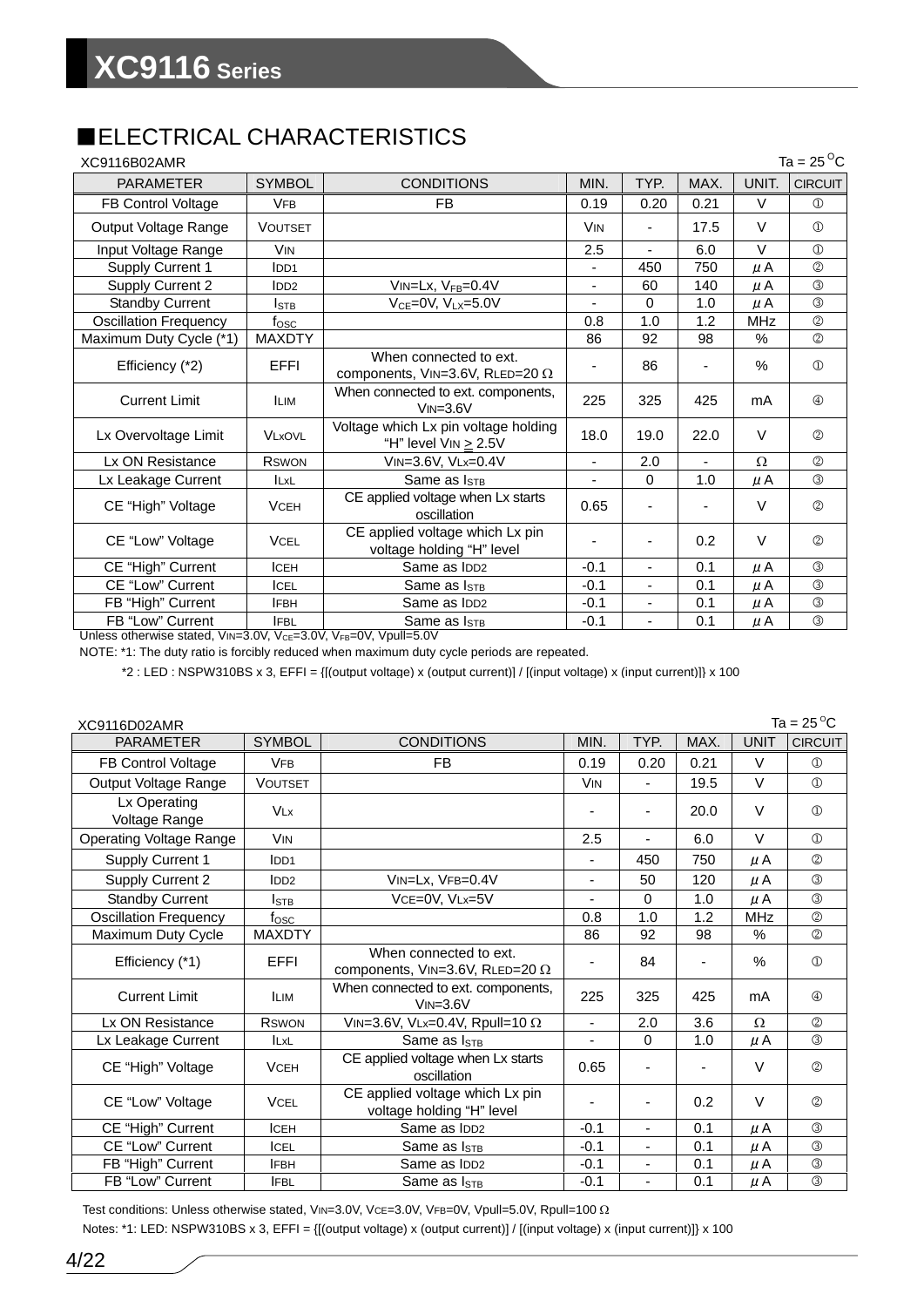## ■TYPICAL APPLICATION CIRCUITS







### ■EXTERNAL COMPONENTS

| <b>SYMBOL</b>                      | <b>VALUE</b>               | <b>PART NUMBER</b> | <b>MANUFACTURER</b> |
|------------------------------------|----------------------------|--------------------|---------------------|
|                                    | $22 \mu H$                 | VLF3010A-220MR     | <b>TDK</b>          |
| $SBD$ <sup><math>(*1)</math></sup> |                            | XBS053V15R-G (*2)  | <b>TOREX</b>        |
|                                    | $\overline{\phantom{0}}$   | MA2Z720            | <b>PANASONIC</b>    |
| Cın                                | 4.7 $\mu$ F                | JMK107BJ475MA-B    | <b>TAIYO YUDEN</b>  |
| $CL$ <sup>(*3)</sup>               | $0.22 \mu F$               | TMK107BJ224KA-B    | <b>TAIYO YUDEN</b>  |
| $ZD^{(*)}$                         | 18 <sub>V</sub><br>MAZ8180 |                    | <b>PANASONIC</b>    |
| R <sub>1</sub>                     | 100 $\Omega$               | -                  |                     |

NOTE :

- \*1: Please use a Schottky barrier diode (SBD) with a low junction capacitance, Cj.
- \*2: For using the XBS053V15R-G with four white LEDs in series, please be noted with a direct reverse voltage (VR=20V) and a repetitive peak reverse voltage (VRM=30V).
- \*3: Use ceramic capacitors processing a low temperature coefficient.
- \*4: Please refer to the LED Open-circuit Protection at Application Information for setting the Zener diode.

## ■OPERATIONAL EXPLANATION

The series consists of a reference voltage source, ramp wave circuit, error amplifier, PWM comparator, phase compensation circuit, Lx overvoltage limit circuit, N-channel MOS driver transistor, current limiter circuit and others. The series ICs compare, using the error amplifier, the voltage of the internal voltage reference source with the feedback voltage from the FB pin. Phase compensation is performed on the resulting error amplifier output, to input a signal to the PWM comparator to determine the turn-on time during switching. The PWM comparator compares, in terms of voltage level, the signal from the error amplifier with the ramp wave from the ramp wave circuit, and delivers the resulting output to the N-channel MOS driver transistor to cause the Lx pin to output a switching duty cycle. This process is continuously performed to ensure stable output voltage. The current feedback circuit detects the N-channel MOS driver transistor's current for each switching operation, and modulates the error amplifier output signal. This enables a stable feedback loop even when a low ESR capacitor, such as a ceramic capacitor, is used, ensuring stable output voltage.

### <Reference Voltage Source>

The reference voltage source provides the reference voltage to ensure stable output voltage of the IC.

### <Ramp Wave Circuit>

The ramp wave circuit determines switching frequency. The 1MHz (TYP.) of frequency is fixed internally. Clock pulses generated in this circuit are used to produce ramp waveforms needed for PWM operation.

<Error Amplifier>

The error amplifier is designed to monitor output voltage. The amplifier compares the reference voltage with the FB pin voltage. When a voltage lower than the reference voltage is fed back, the output voltage of the error amplifier is increased. Gain and frequency characteristics of the error amplifier output are fixed internally as an optimize signal.

> **TOIREX** 5/22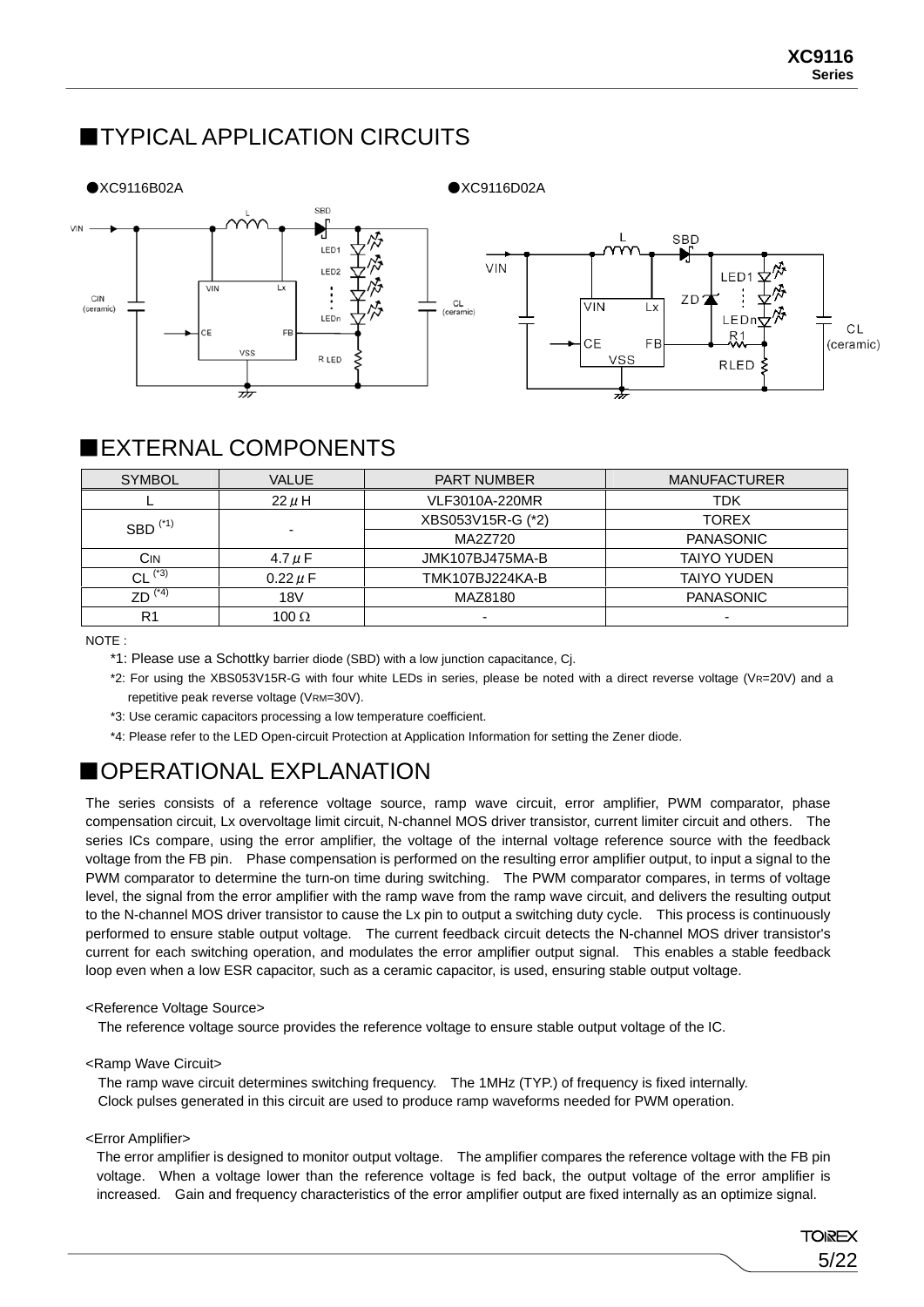### ■OPERATIONAL EXPLANATIONS (Continued)

#### <Current Limit>

The current limit circuit of the XC9116 series monitors the current flowing through the N-channel MOS driver transistor connected to the Lx pin, and features a combination of the constant-current type current limit mode and the duty cycle limit of the next pulse.

1When the driver current is greater than a specific level, the constant-current type current limit function operates to turn off the pulses from the Lx pin at any given timing.

2The IC controls the next pulse to be smaller than the first pulse.



#### <Lx Overvoltage Limit Circuit>

XC9116B series' Lx overvoltage limit circuit monitors the Lx pin voltage. When the Lx pin voltage exceeds than 19V (TYP.), the IC performs the function of latching the OFF state of the driver transistor, and goes into operation suspension mode. In suspension mode, operations can be resumed by restoring power to the VIN pin. The suspension mode does not mean a complete shutdown, but a state in which pulse output is suspended; therefore, the internal circuitry remains in operation.

#### <Maximum Duty Cycle Limit>

The XC9116B series' maximum duty cycle limit circuit monitors the duty cycle. When the maximum duty cycle is repeated for a certain time, the IC controls the error amplifier output so that the duty cycle of the next pulse becomes smaller than that of the first pulse.

#### <CE Pin Function>

The operation of the XC9116 series will enter into the shut down mode when a low level signal is input to the CE pin. During the shut down mode, the supply current is  $0\mu A$  (TYP.), with high impedance at the Lx pin. The IC starts its operation with a high level signal to the CE pin. The input to the CE/MODE pin is a CMOS input and the sink current is  $0 \mu$  A (TYP.). 100  $\mu$  s after disable, the IC goes into suspension mode and supply current is minimal. After this, the IC will be in stand-by mode and the supply current will be  $0 \mu$  A (TYP.).

### ■NOTES ON USE

#### <Lx (Pin 1): Switch Pin>

Please connect the anode of a Schottky barrier diode and an inductor to the Lx pin.

#### <FB (Pin 3): Voltage Feedback Pin>

The reference voltage is 200mV (TYP.). A resistor (RLED) should be connected to the FB pin for setting the cathode of LEDs and a constant current value. The resistance value can be calculated by the following equation.

#### *RLED=0.2 / ILED*

ILED=Setting constant current value

Typical example:

| ILED             | RLED        | ILED              | <b>RLED</b> |
|------------------|-------------|-------------------|-------------|
| 5 <sub>m</sub> A | $40 \Omega$ | 13.3mA            | 15 $\Omega$ |
| 10mA             | $20 \Omega$ | 20 <sub>m</sub> A | 10 $\Omega$ |

#### <CE (Pin 4): Chip Enable Pin>

An ENABLED state is reached when the CE voltage exceeds 0.65V and a DISABLED state when the CE Voltage falls below 0.2V.

#### <VIN (Pin 5): Power Supply Pin>

Please connect an inductor and an input by-pass capacitor (CIN) to the VIN pin.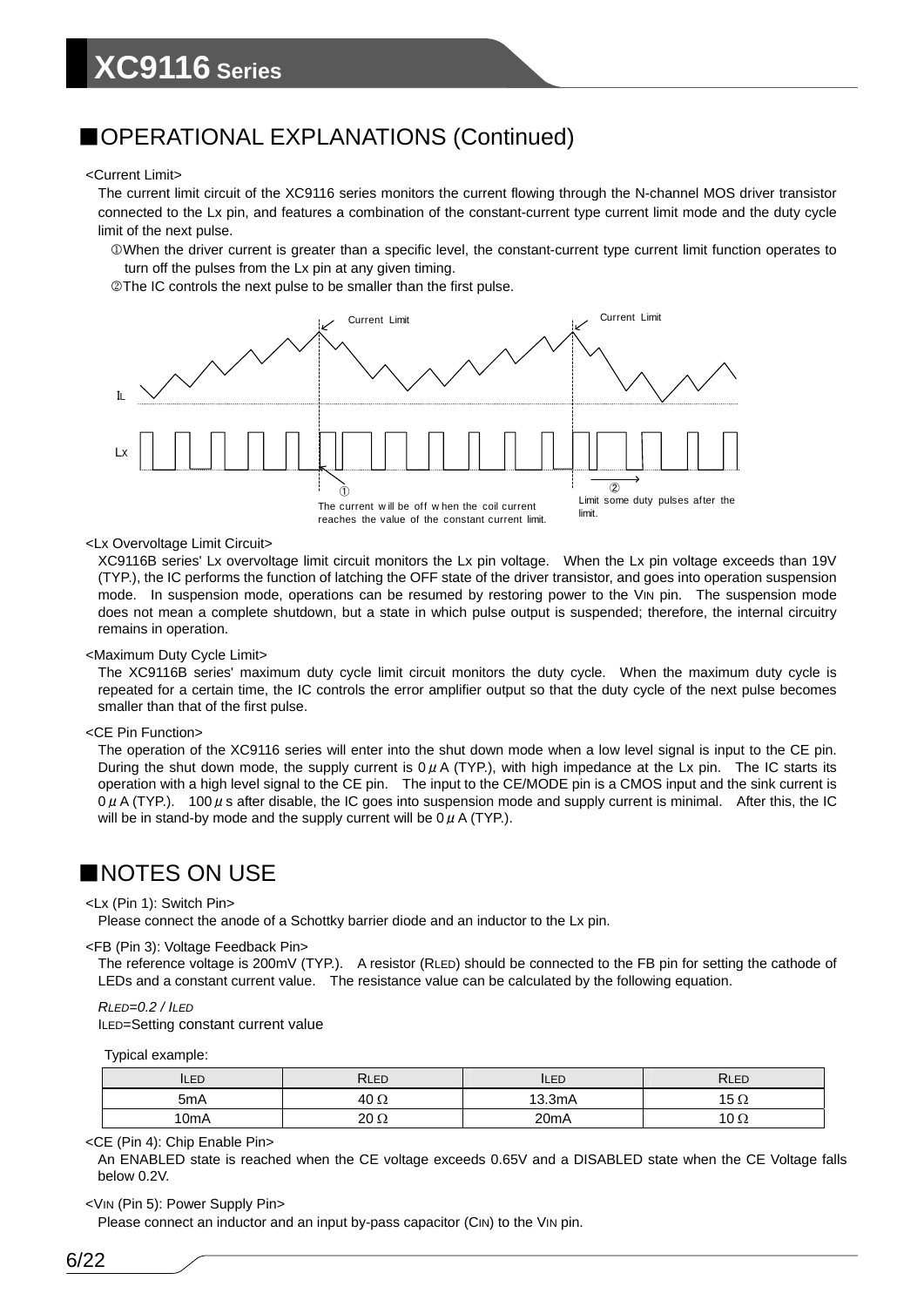### ■APPLICATION INFORMATION

<Dimming Control>

1. Applying PWM signal to the CE pin

The XC9116 repeats on/off operations by a PWM signal applied to the CE pin. The magnitude of LED current, ILED, when the diode is on, is determined by RLED. The magnitude is zero when the diode is off. The average of LED current is proportional to the positive duty ratio of the PWM signal.

The frequency of the PWM signal can be controlled to the optimum value between 100Hz and 10kHz. With regard to the amplitude of the PWM signal, the high level should be higher than the "H" voltage of CE, VCEH, and the low level, lower than the "L" voltage of CE, VCEL.



2. Step-Wise Regulation of LED Current

In some applications, it may be necessary to incorporate step-wise regulation of LED current, ILED. Step-wise regulation of LED illumination is achieved by connecting a switch element SW1 in parallel with RLED and in series with RLED1 and turning SW1 on and off, as shown below. Choose a resistance of RLED so that the minimum necessary current is gained when switch element SW1 is off. The resistance of RLED1 should be such that a desired increase of current passed through the LED is gained when the switch element is on.





Figure : Circuit using Step-wise Regulation of LED Current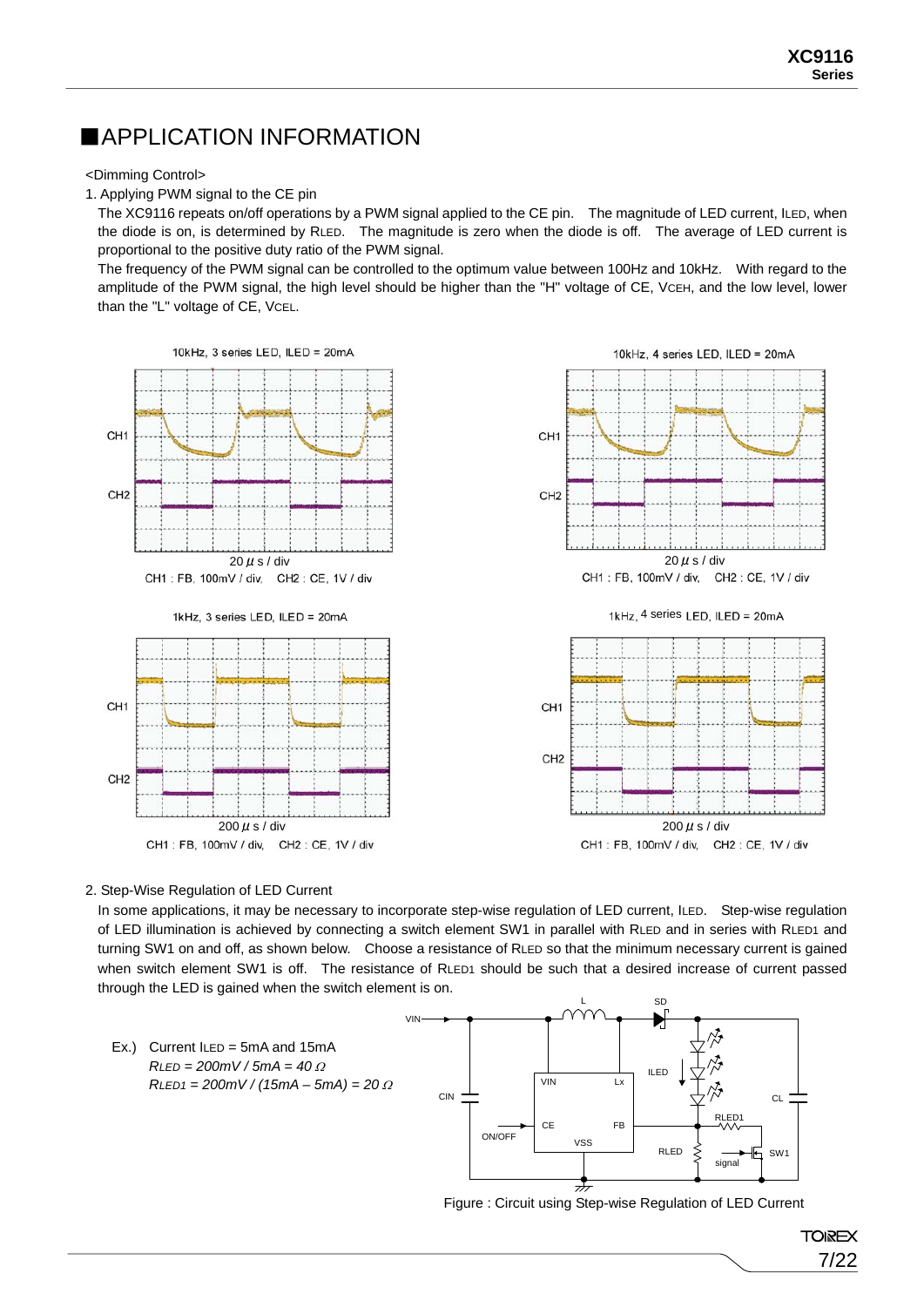#### <Dimming Control (Continued)>

#### 3. Using DC Voltage

If in an application it is necessary to control the LED current by a variable DC voltage, illumination control of LED is achieved by connecting R1 and R2 and applying a direct-current voltage to R2, as shown below.

When R1>>RLED, ILED which flows into LEDs can be calculated by the following equation;

*ILED = (VREF - R1 / R2 (VDC - VREF)) / RLED*  $VREF = 0.2V$  (TYP.)

Ex.1) When R1 = 10k  $\Omega$ , R2 = 100k  $\Omega$ , RLED = 10  $\Omega$ , In the range of 0.2V to 2.2V DC, ILED (LED current) varies between 20mA to 0mA.



Figure : Circuit using DC voltage

Ex.2) When R1 = 10k Ω, R2 = 100k Ω, R3 = 10k Ω, C1 =  $0.1 \mu$ F, RLED =  $10 \Omega$ , the average LED current will be 10mA by inputting a PWM signal of CE 'H' level: 2.2V, CE 'L' level: 0V, duty cycle: 50%, oscillation frequency: 100Hz. As well as the way of dimming control by applying the PWM signal to the CE pin, the average LED current increases proportionally with the positive duty cycle of the PWM signal.



Figure : Circuit inputting a PWM signal to the FB pin

<Prevent Emission Caused by White LEDs Leakage>

When the input voltage (VIN) is high, minimum illumination may occur even if the CE pin is in the disable state. If this happens, please connect a transistor to between the LED and the FB pin. By driving the CE signal in-phase and cutting the pass to current, the minimum illumination can be prevented.

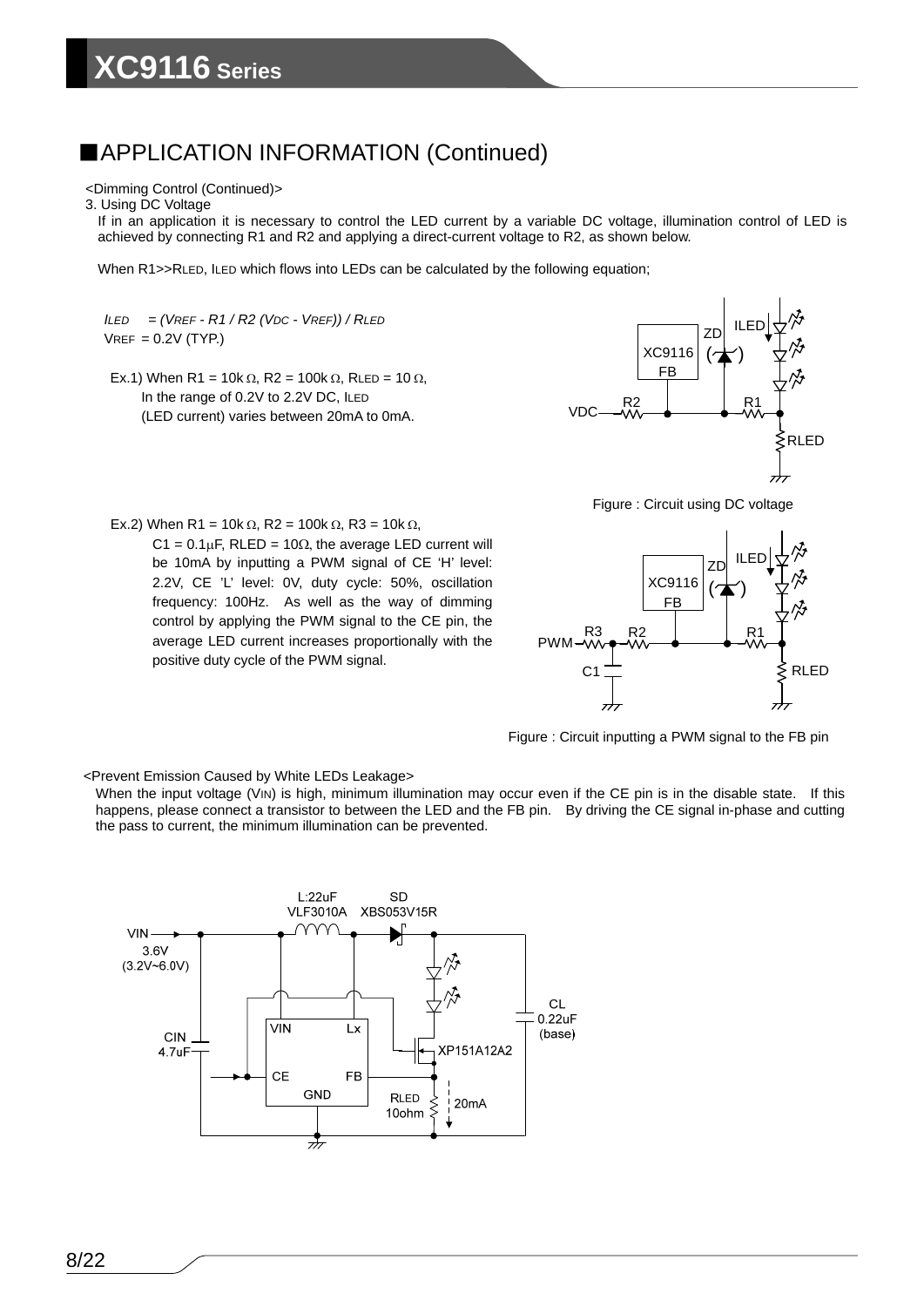#### <Illumination of Six in Total White LEDs>

It is possible to illuminate three-series two parallel white LEDs, six in total, using an input voltage VIN≧3.2V.



<Use as Flash>

An LED current 65mA (MAX.) can be supplied to two white LEDs.



<Separate Supply Source of the Step-up Circuit (VIN) from VIN Pin>

Supply source of the step-up circuit can be used separately from VIN pin.



Circuit example of separating supply source of the step-up circuit from VIN pin ( 3 LEDs)

Circuit example of separating supply source of the step-up circuit from VIN pin ( 2 LEDs)

Note: Please input 2.5V~6V to the VIN pin when you use.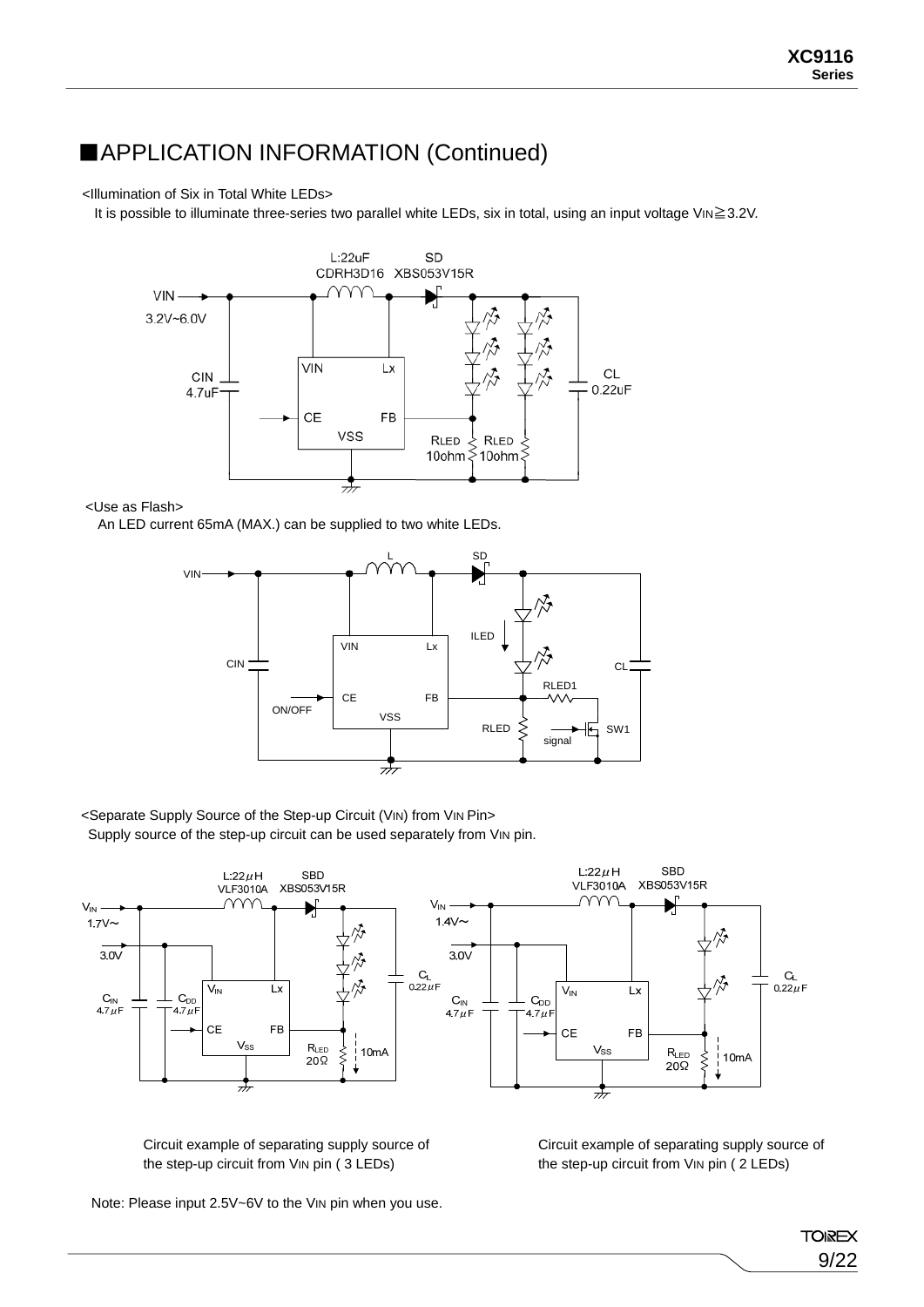#### <LED Open-circuit Protection>

If white LEDs are opened or damaged, the FB pin is pulled down, so that the operating duty ratio reaches the maximum. Accordingly, the output voltage continues to increase, possibly causing the Lx pin voltage to exceed the absolute maximum rating of 22V.

In the case of the B type products, if white LEDs are opened or damaged, the detector built in the Lx pin causes the IC to stop oscillating, preventing excessive increase of the output voltage. However, the detector may detect an overvoltage if the Lx pin voltage exceeds 18V, which is the overvoltage limit, even when no LEDs are open. Therefore, care must be taken if four LEDs each having a forward voltage of 4.45V or more are connected in series.

In the case of the D type products (no overvoltage limit circuit), a Zener diode (ZD) and a resistor (R1) can be externally connected to serve as a load in the case that LEDs are opened, preventing the increase of the Lx pin voltage. The ZD voltage should be set to no more than 20V and no less than the product of each white LED's maximum forward voltage multiplied by the number of the connected LEDs, so that the Zener diode will not load the LEDs during normal operation. If the Zener diode becomes load, the current that runs through the white LEDs is reduced, decreasing illumination.



Note : The XC9116B02A series requires neither the Zener diode (ZD) nor the resistor 1 (R1).

#### <Startup Inrush Current>

The XC9116 series has no soft-start circuit built-in in order to minimize delay at startup. The inrush current can reach up to the current limit, ILIM.

In some cases, overshoot can occur.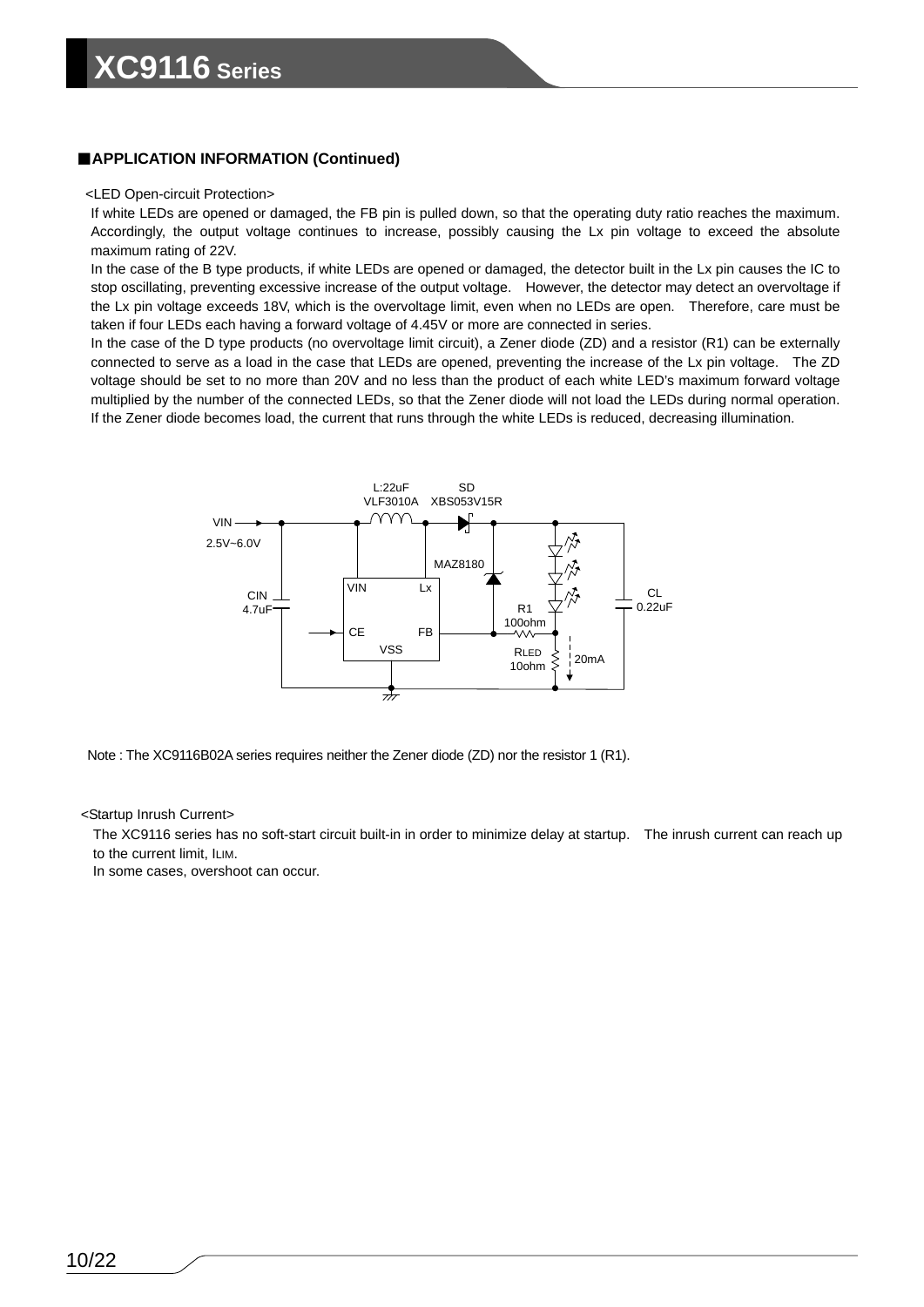<Instruction on Pattern Layout>

- 1. In order to stabilize VIN's voltage level, we recommend that an input by-pass capacitor (CIN) be connected as close as possible to the VIN & Vss pins.
- 2. Please mount each external component as close to the IC as possible.
- 3. Wire external components as close to the IC as possible and use thick, short connecting traces to reduce the circuit impedance.
- 4. Make sure that the PCB GND traces are as thick as possible, as variations in ground potential caused by high ground currents at the time of switching may result in instability of the IC.



●XC9116B Series Pattern Layout (SOT-25)

●XC9116D Series Pattern Layout (SOT-25)



**TOIREX** 11/22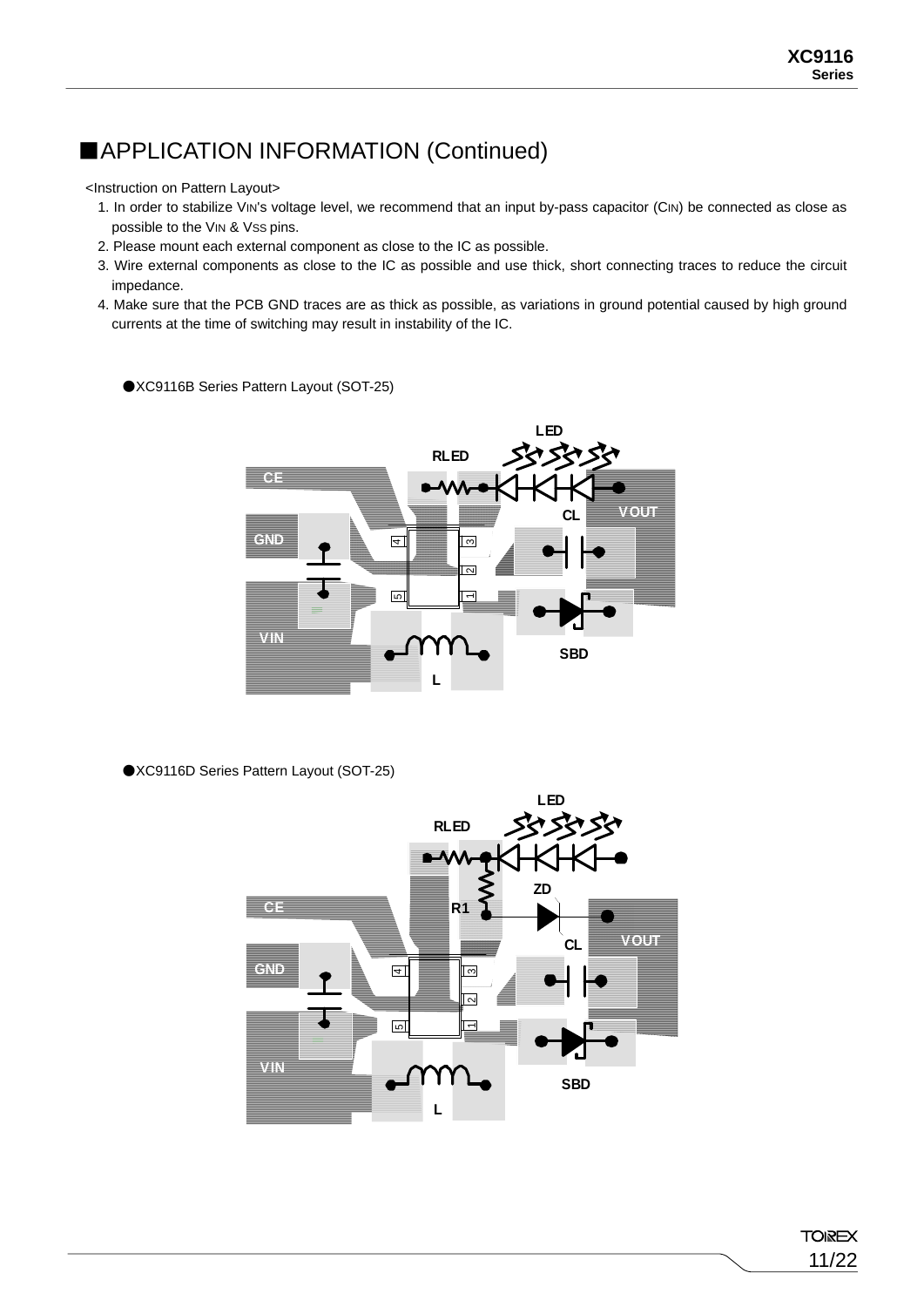### **TEST CIRCUITS**

●Circuit ① XC9116B02A series



●Circuit 2

●Circuit ① XC9116D02A series



●Circuit **③** 



### ●Circuit 4



1. The measurement method of LX ON Resistance RSWON

Using the circuit 2, Lx ON resistance can be measured by adjusting Vpull voltage to set Lx voltage VLx 0.4V when the driver transistor is ON.

The oscilloscope is used for measuring the Lx voltage when the driver transistor is ON.

*RSWON = 0.4 / ((Vpull - 0.4) /10)* 

2. The measurement method of current limit ILIM

Using the circuit (4), current limit ILIM can be calculated by the equation including Vpull voltage when FB voltage is decreased while Vpull voltage is adjusted and Lx voltage VLx when the driver transistor is ON. The oscilloscope is used for measuring the Lx voltage when the driver transistor is ON.

*ILIM = (Vpull - VLx) / Rpull*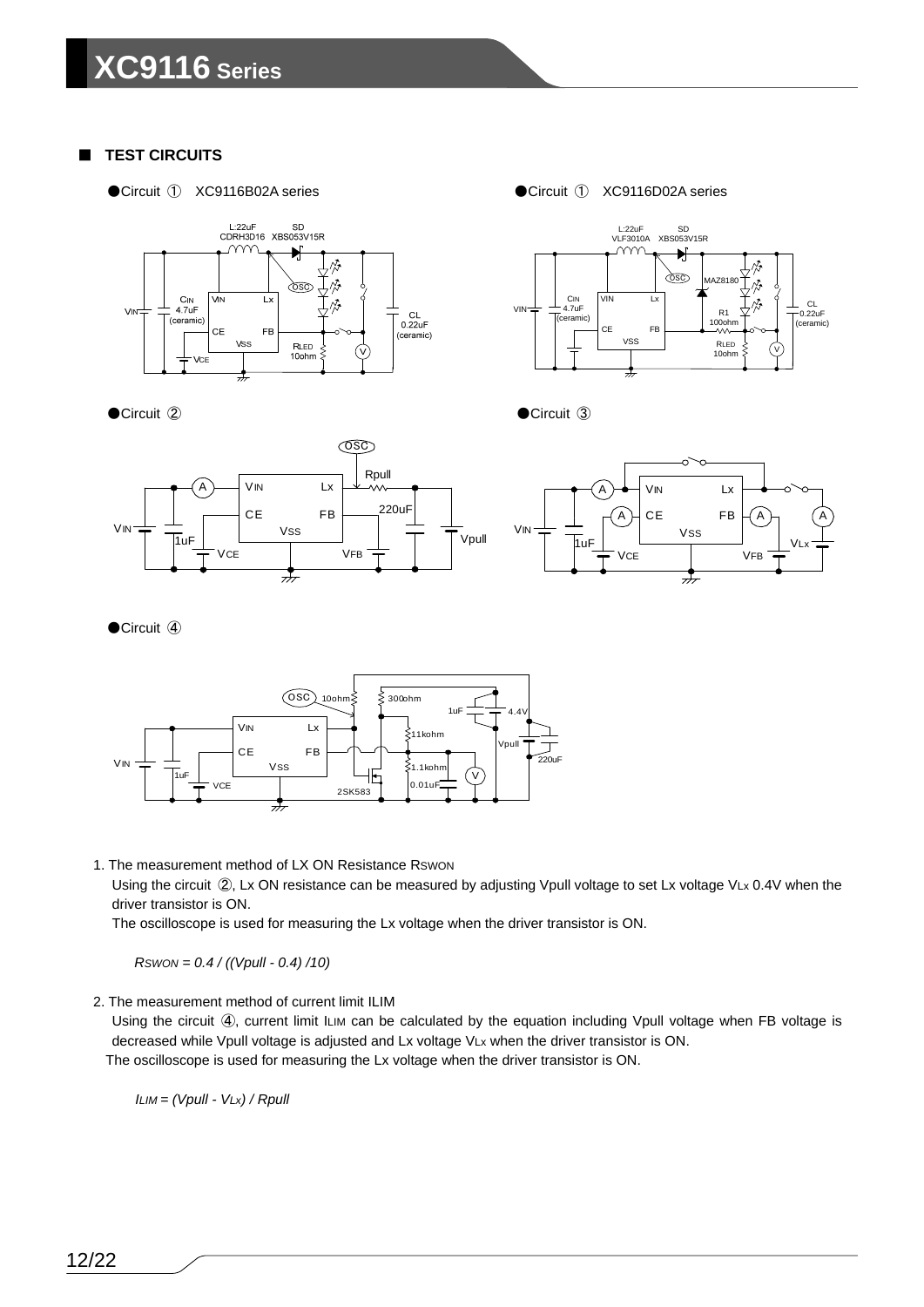### **TYPICAL PERFORMANCE CHARACTERISTICS**

(1) Supply Current 1 vs. Input Voltage (2) Supply Current 2 vs. Input Voltage



#### (3) Oscillation Frequency vs. Input Voltage (4) Maximum Duty Cycle vs. Input Voltage









#### (5) Stand-by Current vs. Input Voltage (6) Maximum LED Current vs. Input Voltage



Input Voltage VIN(V)

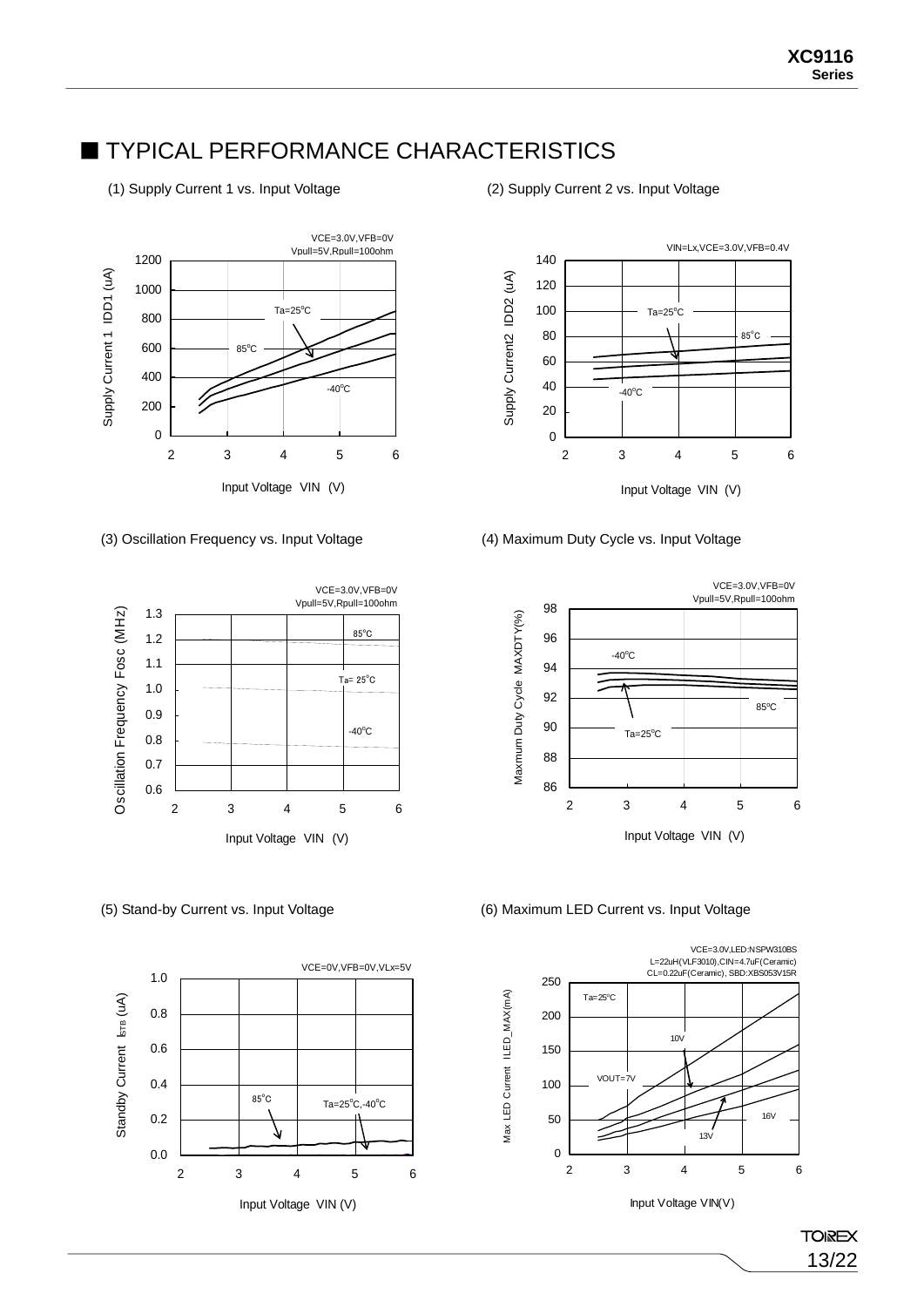## ■ TYPICAL PERFORMANCE CHARACTERISTICS (Continued)

#### (7) Lx On Resistance vs. Input Voltage (8) Current Limit vs. Input Voltage









#### (9) FB Voltage vs. Ambient Temperature (10) Lx Overvoltage Limit vs. Input Voltage



#### (11) CE 'H' Voltage vs. Input Voltage (12) CE 'L' Voltage vs. Input Voltage



14/22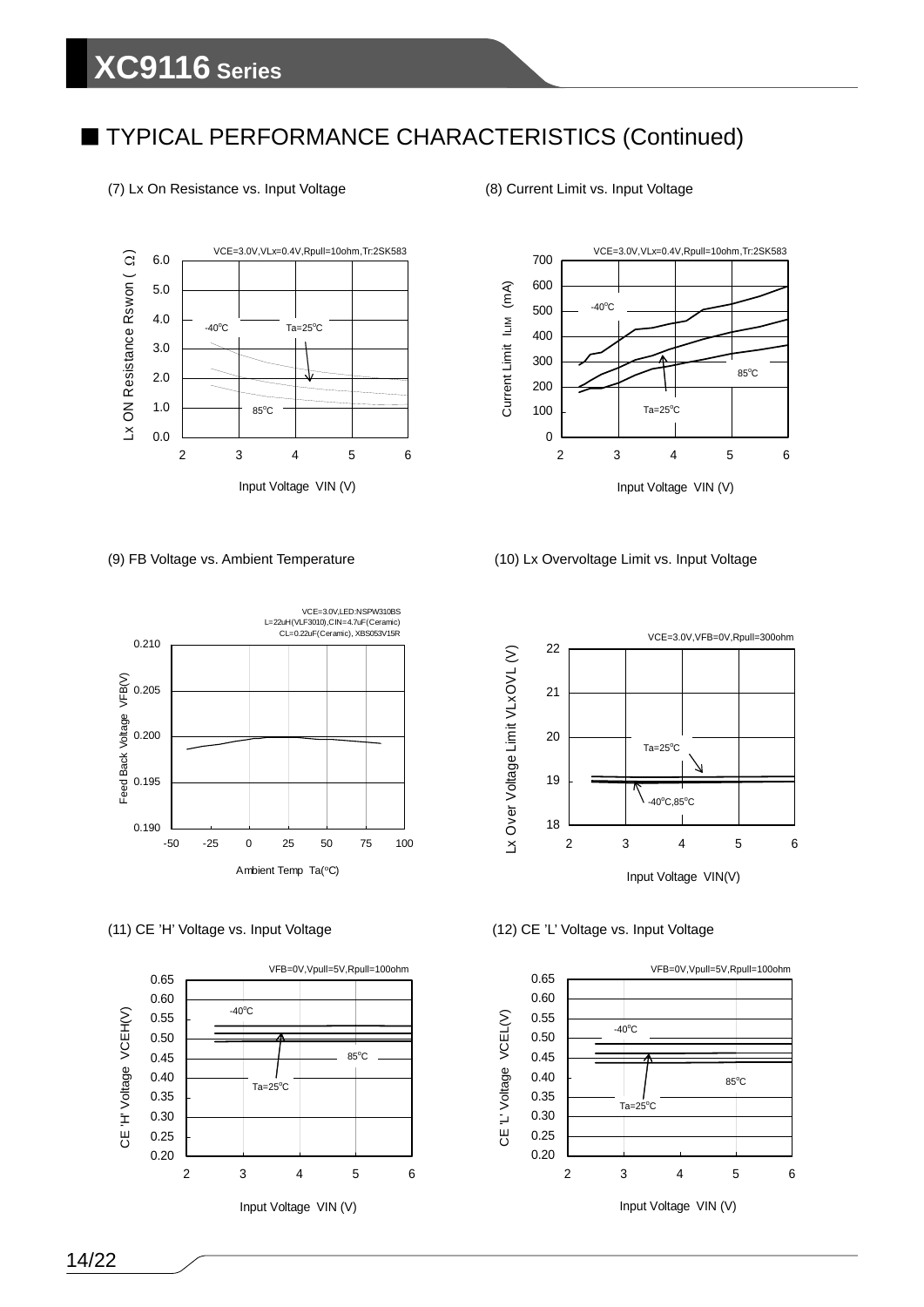## ■ TYPICAL PERFORMANCE CHARACTERISTICS (Continued)

### (13) Efficiency vs. Input Voltage

#### XC9116B02AMR, 3 LEDs in series



Input Voltage VIN (V)









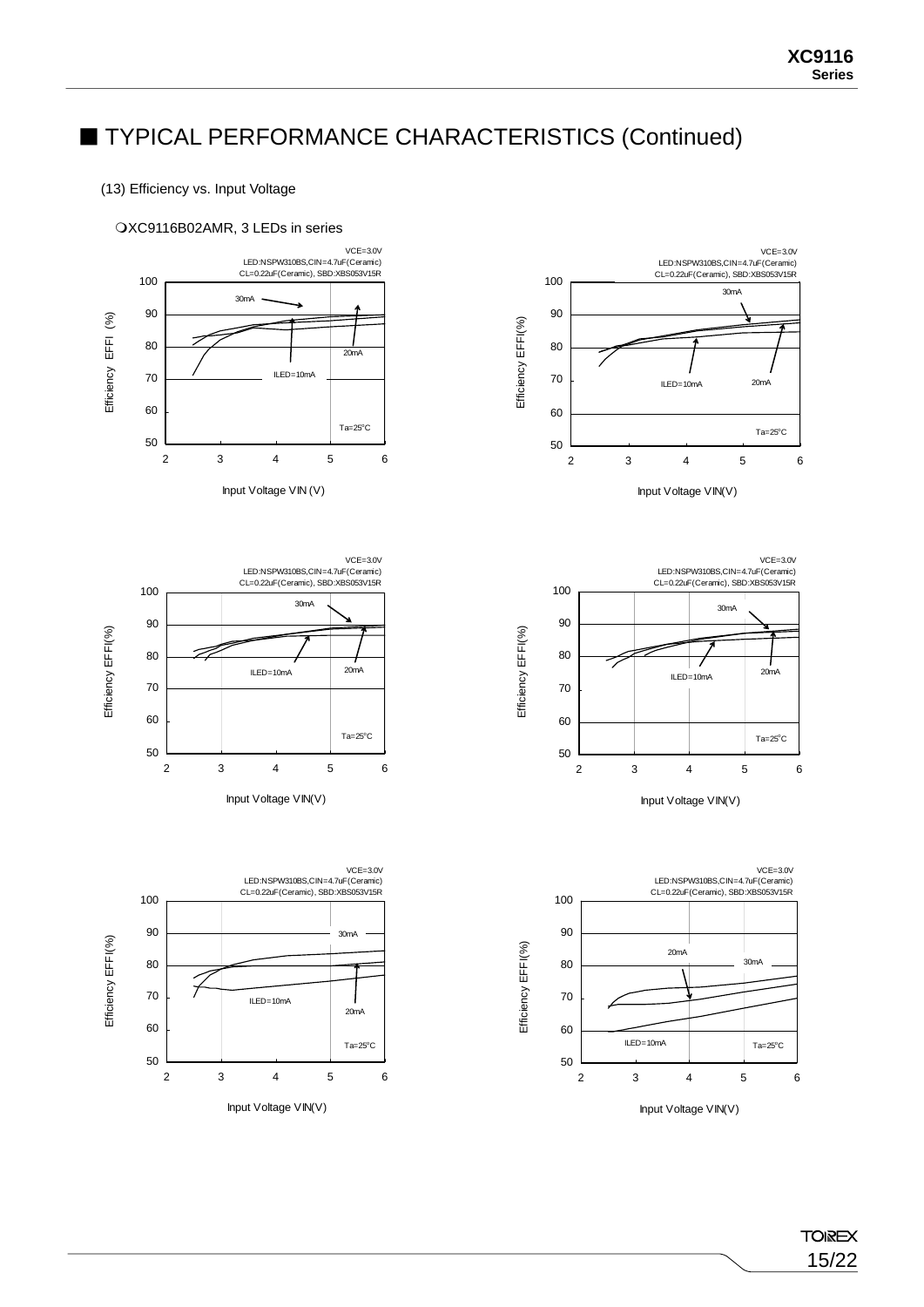## ■ TYPICAL PERFORMANCE CHARACTERISTICS (Continued)

(13) Efficiency vs. Input Voltage (Continued)

#### XC9116B02AMR, 4 LEDs in series







Input Voltage VIN(V)











Input Voltage VIN(V)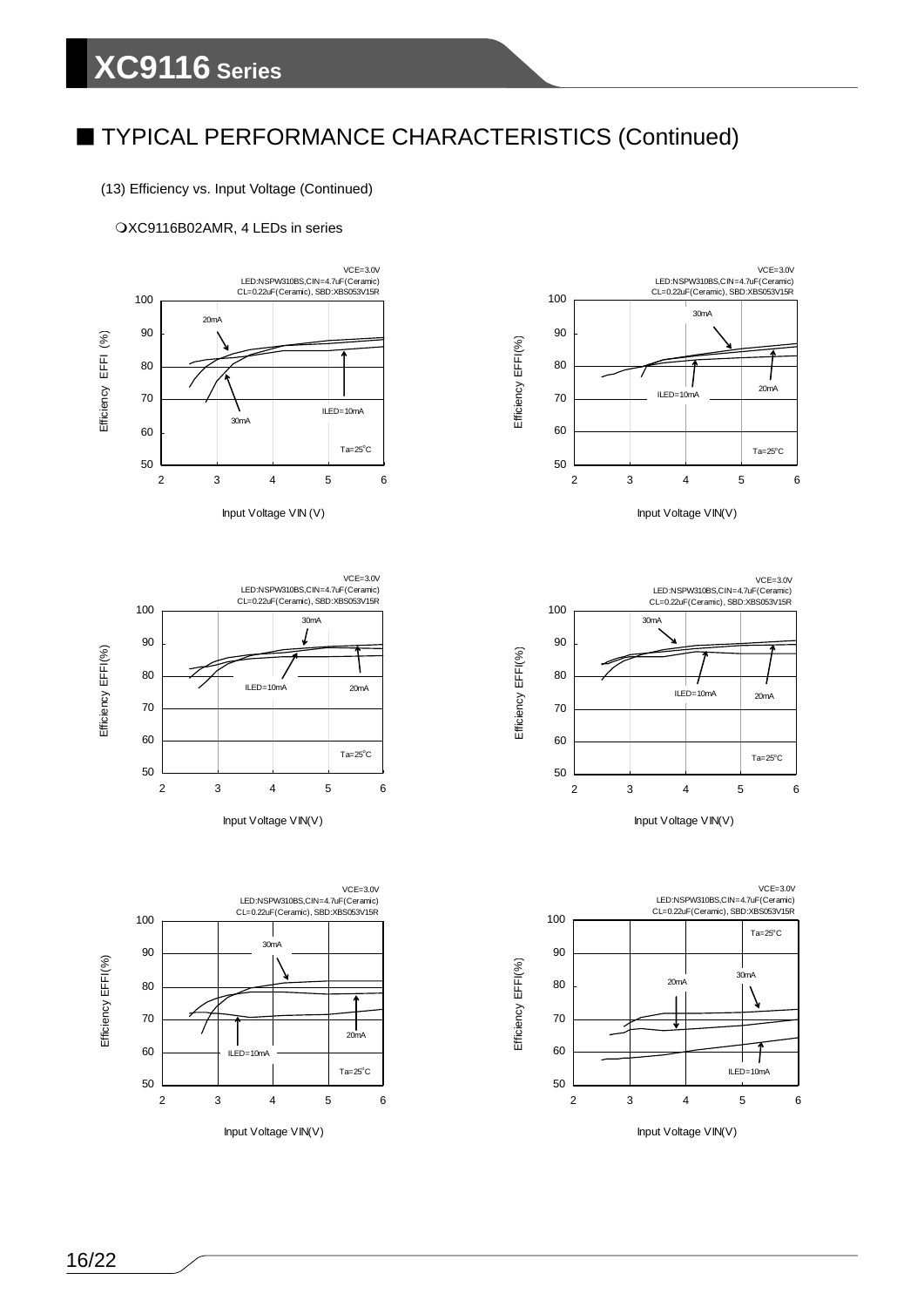### ■ TYPICAL PERFORMANCE CHARACTERISTICS (Continued)

(13) Efficiency vs. Input Voltage (Continued)

#### XC9116B02AMR, 2 parallel legs with 3 LEDs per leg



(14) Efficiency vs. LED Current

XC9116B02AMR, 3 LEDs in series



#### XC9116B02AMR, 4 LEDs in series





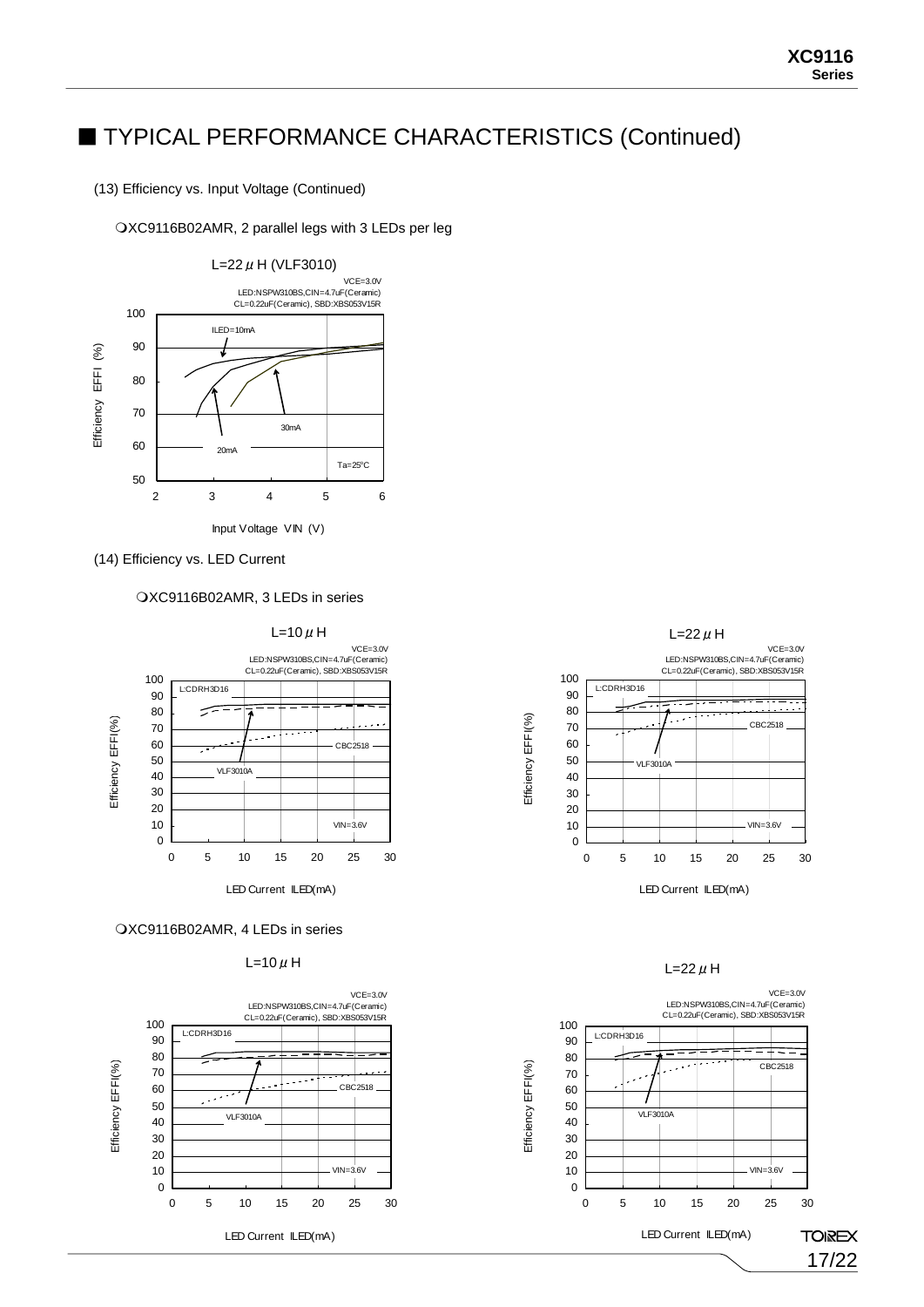## ■ TYPICAL PERFORMANCE CHARACTERISTICS (Continued)

(15) Average LED Current vs. Input Voltage







Input Voltage VIN (V)



0

2.5 3.0 3.5 4.0 4.5 5.0 Input Voltage VIN (V)

 $- - - -$  Ta= 85°C 25o C  $- - - - - - - - -40^{\circ}$ C

Dimming PWM Duty=50%

100%

5

10

15

20







Note : Average LED Current denotes the average current which flows into LED when a PWM signal is input to the CE pin.

Average LED Current ILED\_ave(mA)

Average LED Current ILED\_ave(mA)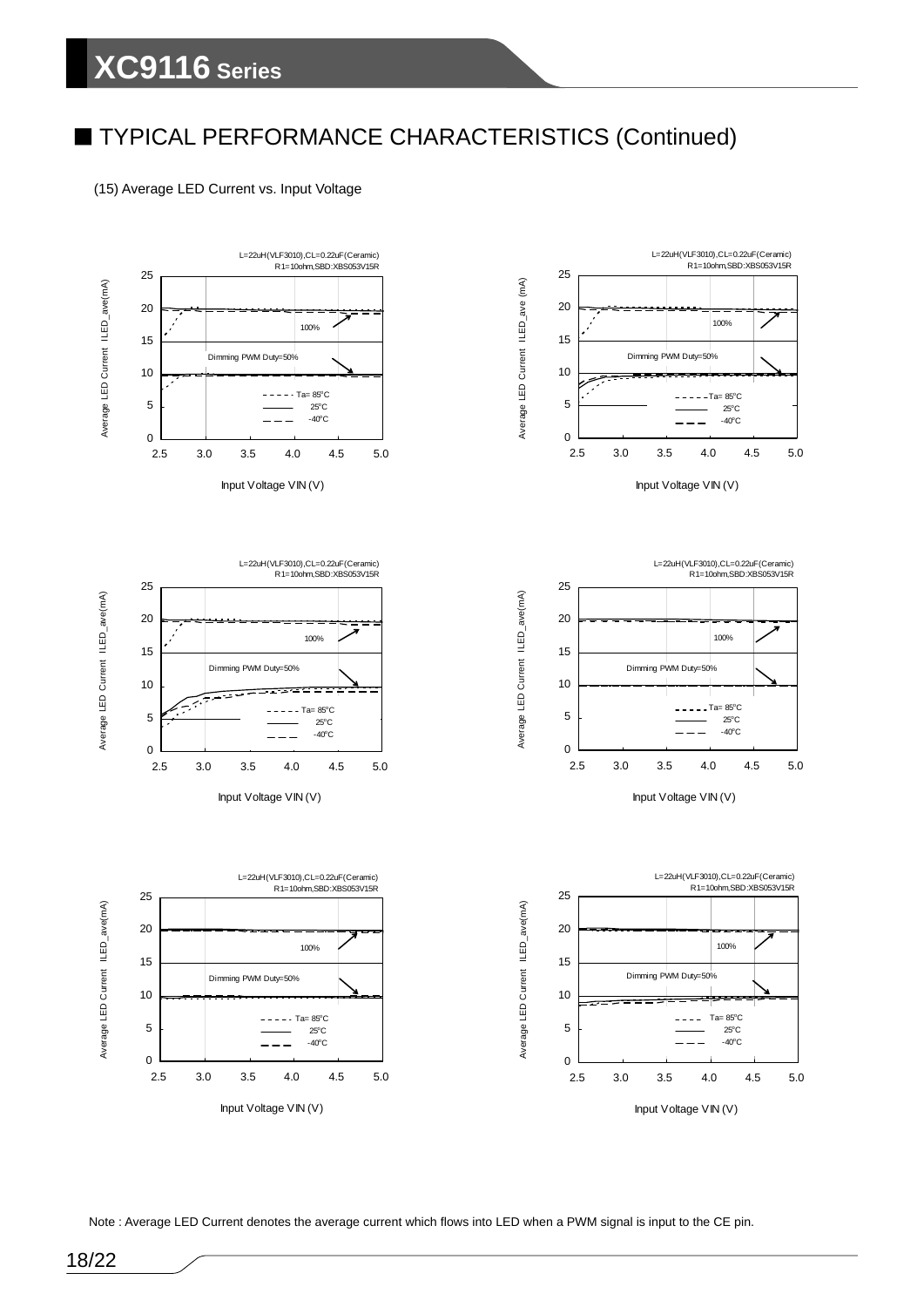## ■ TYPICAL PERFORMANCE CHARACTERISTICS (Continued)

#### (16) Average LED Current vs. Dimming PWM Duty













Average LED Current ILED\_ave(mA)

Average LED Current ILED\_ave(mA)



Note : Average LED Current denotes the average current which flows into LED when an PWM signal is input to the CE pin.

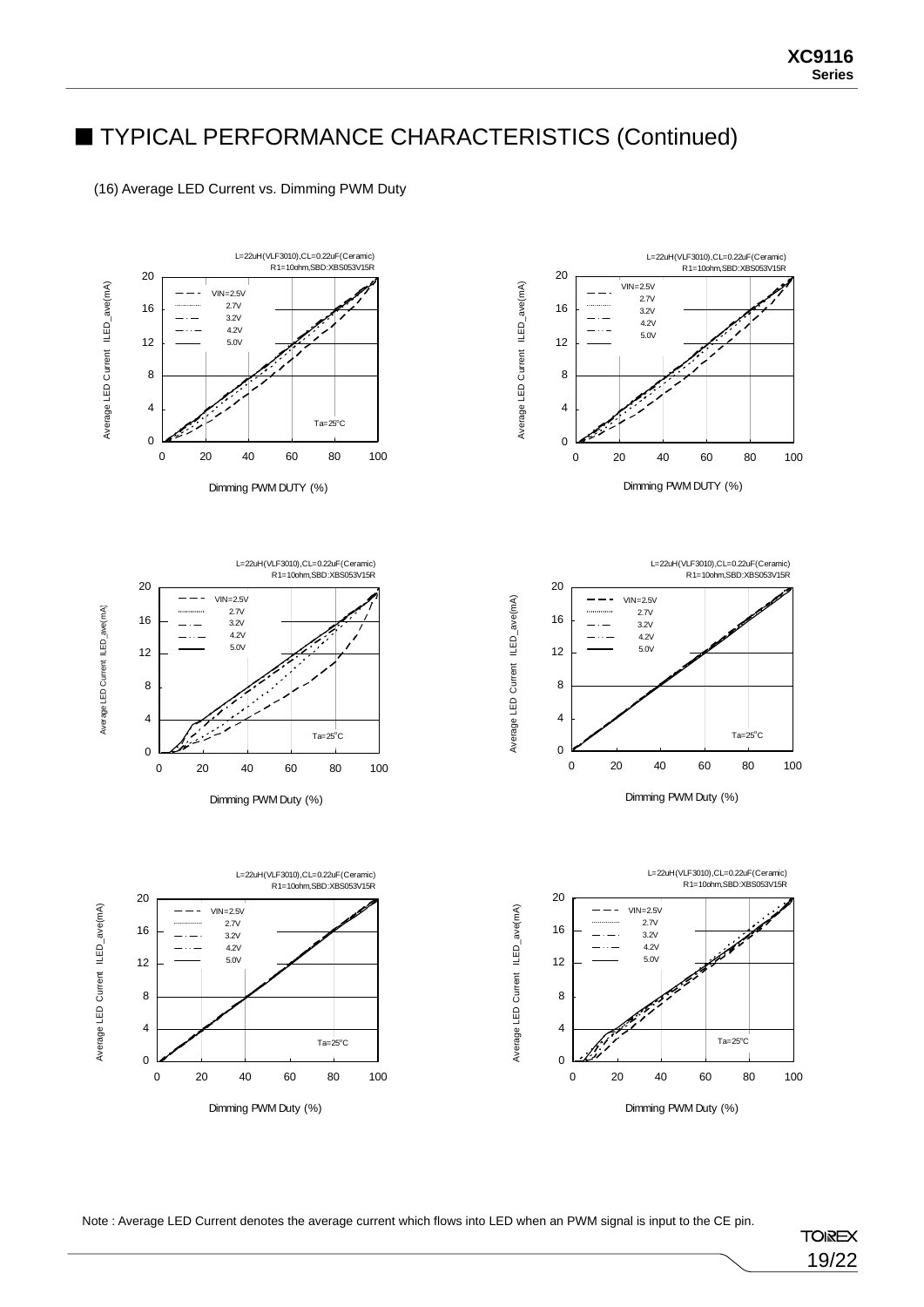### ■PACKAGING INFORMATION

 $\bullet$ SOT-25









Reference Pattern Layout



### Reference Metal Mask Design

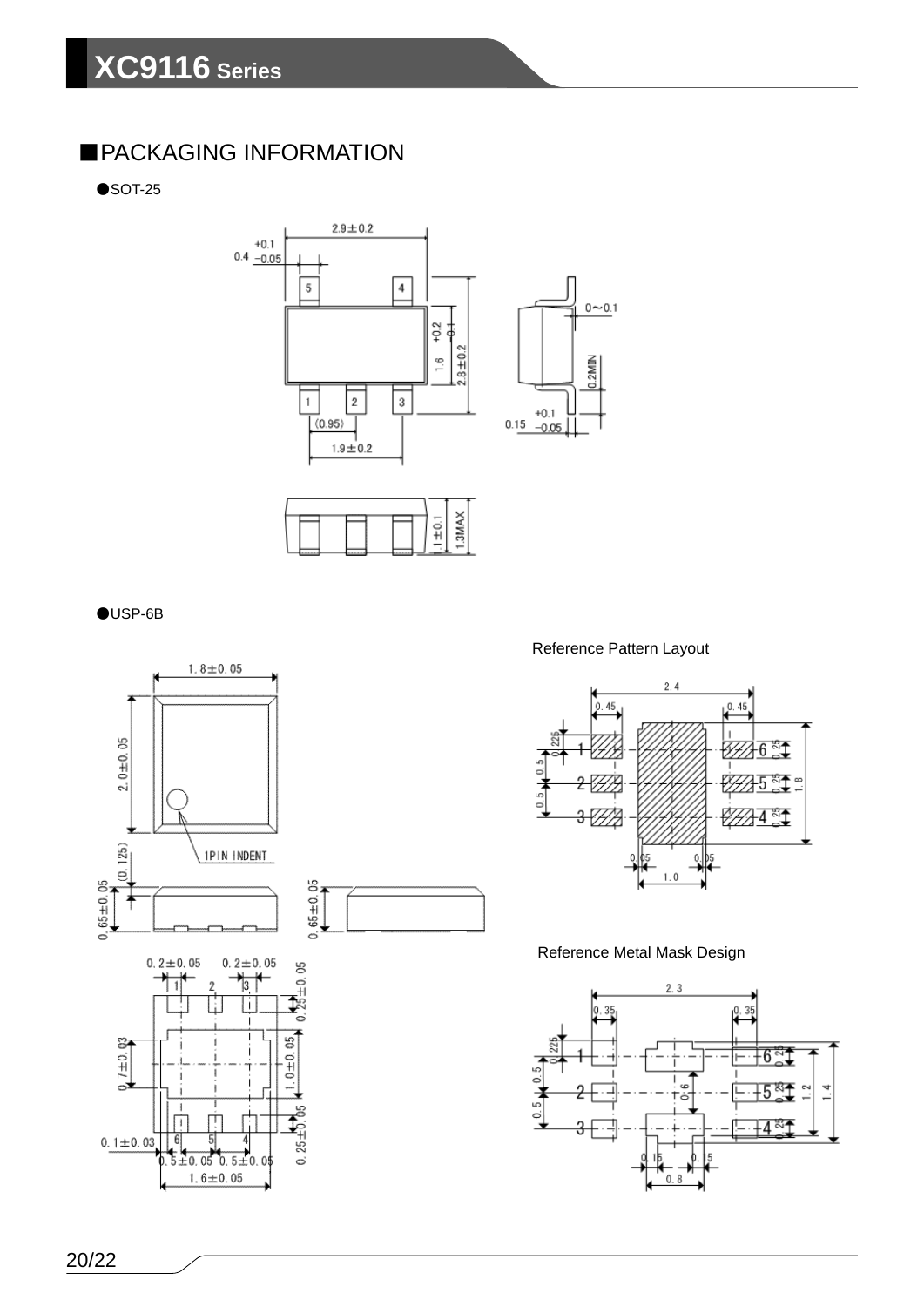### ■ MARKING RULE

#### $\bullet$ SOT-25



#### $0$  represents product series

| <b>MARK</b> | <b>PRODUCT SERIES</b> |  |
|-------------|-----------------------|--|
|             | XC9116 x 02AM x       |  |

\* Character inversion used.

2 represents Lx overvoltage limit

| <b>MARK</b> | Lx OVERVOLTAGE LIMIT | <b>PRODUCT SERIES</b> |
|-------------|----------------------|-----------------------|
|             | Available            | XC9116B02AM x         |
|             | Not Available        | XC9116D02AMx          |

3 represents oscillation frequency

| MARK | <b>OSCILLATION FREQUENCY</b> | <b>PRODUCT SERIES</b>       |
|------|------------------------------|-----------------------------|
|      | I MHz                        | $XC9116 \times 02AM \times$ |

4 represents production lot number

0 to 9 and A to Z, or inverted characters 0 to 9 and A to Z repeated. (G, I, J, O, Q, and W excluded)

●USP-6B



USP-6B (TOP VIEW)

#### $0$  represents product series

| MARK | <b>PRODUCT SERIES</b> |  |
|------|-----------------------|--|
|      | XC9116 x 02AD x       |  |

2 represents Lx overvoltage limit

| MARK | Lx OVERVOLTAGE LIMIT | <b>PRODUCT SERIES</b> |
|------|----------------------|-----------------------|
|      | Available            | $XC9116B02AD \times$  |
|      | Not Available        | $XC9116D02AD$ x       |

34 represents FB voltage

|              | MARK              | FB VOLTAGE (V) | <b>PRODUCT SERIES</b>       |
|--------------|-------------------|----------------|-----------------------------|
| $_{\rm (3)}$ | $\left( 4\right)$ |                |                             |
|              |                   |                | $XC9116 \times 02AD \times$ |

5 represents oscillation frequency

| MARK | OSCILLATION FREQUENCY | <b>PRODUCT SERIES</b>       |
|------|-----------------------|-----------------------------|
|      | 1MHz                  | $XC9116 \times 02AD \times$ |

6 represents production lot number

0 to 9 and A to Z repeated (G, I, J, O, Q, and W excluded)

\* No character inversion used.